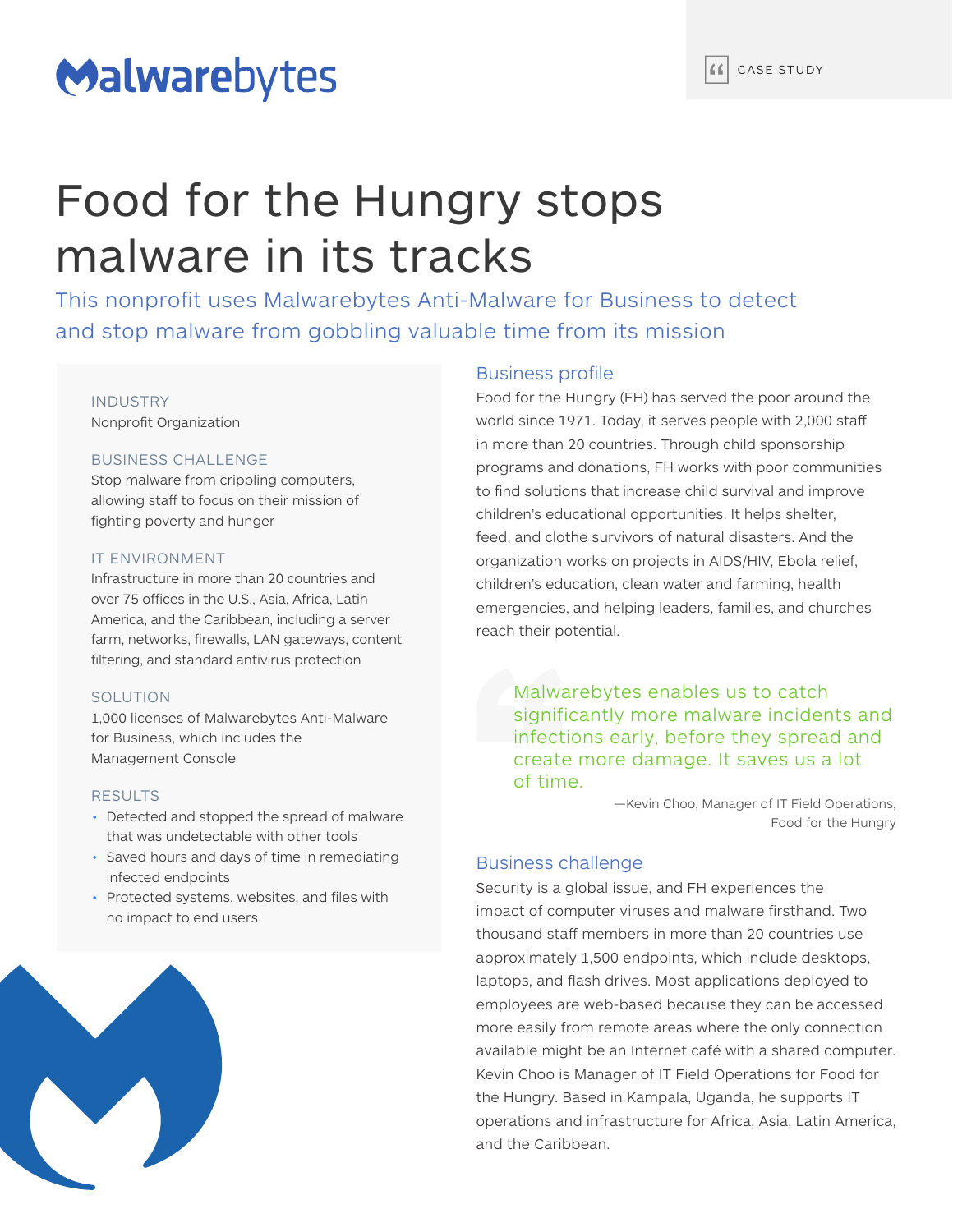"We were seeing a lot of malware—viruses, Trojans, and region-specific malware," he said. "It was especially common on flash drives, which employees use at public libraries, cafés, and other shared computers for Internet access."

Maintaining and cleaning endpoints in FH's offices and field sites was challenging. Some locations are more than 10 hours away and accessible only by poor roads. When Choo or another IT team member visit a remote location to perform IT maintenance, they might end up staying anywhere from a few days to two weeks. They often found a wide range of endpoint disfunction due to malware. Some computers had slow performance or reduced functionality. Some users couldn't open their browsers or get email. Some endpoints wouldn't even turn on.

IT team members easily spent one-third to half their time simply remediating endpoints during these visits.

"We knew that our antivirus solution was not sufficient by itself," said Choo. "We needed more powerful protection and remediation against malware."

# The solution

#### Malwarebytes Anti-Malware

Several members of the IT staff had personally used Malwarebytes for their own systems and were familiar with its capabilities. They liked the fact that it was easy to use and highly effective. Based on their collective experience, the team chose to implement 1,000 licenses of Malwarebytes Anti-Malware for Business.

The Malwarebytes solution protects against zero-hour malware that most other solutions miss. Malwarebytes Anti-Malware for Business is proven to be resourceefficient, preserving endpoint performance while it works. The team rolled out Malwarebytes Anti-Malware for Business globally, with each region responsible for implementing it in its country and local offices. For individual endpoints in locations without access to the Internet, the solution is deployed at the next IT visit to the area.

#### Better detection

It's difficult to pinpoint the number of infections employees experienced because of the large distances between locations and extreme remoteness of some users. However, the obvious infections were significant enough to disrupt activities and reduce productivity for FH employees. When Malwarebytes Anti-Malware for Business was deployed, the IT team found that the software was detecting infections that they couldn't detect before. For IT staff, Malwarebytes eliminated guesswork, accelerated cleanup, and ultimately, improved their ability to serve their users and give them time to focus on the organization's mission.

"Because our applications are primarily web-based, Malwarebytes' real-time system, website, and file protection gives us more tools in our kit," said Choo. "Malwarebytes enables us to catch significantly more malware incidents and infections early, before they spread and create more damage. It saves us a lot of time."

### Real-time, noninvasive protection

FH also considered the footprint of an anti-malware solution on users' endpoints. With a goal of gaining more protection with less software, the organization had to walk a fine line of deploying more software without compromising the machine's performance or the user experience. Malwarebytes Anti-Malware for Business works quietly in the background, using minimal computer resources to deliver unmatched protection. Choo said that Malwarebytes also works well with FH's antivirus solution, and he hasn't seen any conflicts.

# Confidence in our choice of standards

"The benefits of Malwarebytes are huge," said Choo. "Adding Malwarebytes has strengthened our security for endpoint protection. Our staff are happier to have solid protection, and we have more confidence in our infrastructure standards."